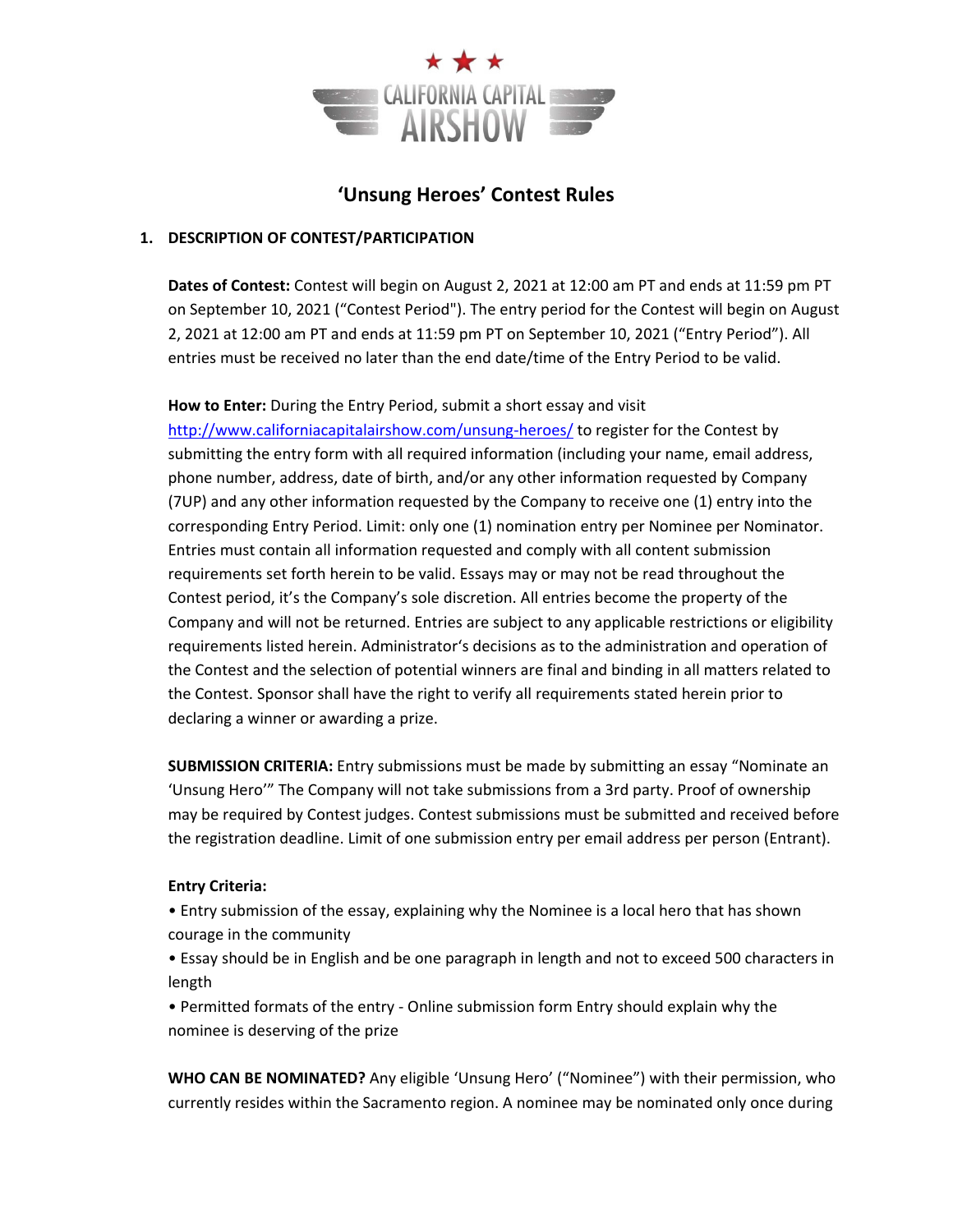the Contest Period. If, anytime during the Contest Period (described herein), the Nominee moves outside of the area then Nominee will no longer be eligible to receive a prize or participate. Nominees must comply with the Consumer Created Requirements set forth in the Contest Rules to be considered eligible to participate.

#### **'UNSUNG HEROS' GUIDELINES FOR NOMINEE:**

• A local hero that has shown courage in the community

•The nominee must be in good health and physically able to participate in an aircraft flight. Nominee must be over the age of 21 and cannot exceed the age of 65. The absolute minimum weight for a nominee is 103 lbs. and the maximum weight for a nominee is 300 lbs. Maximum height for a nominee is 75 inches.

•People ineligible for the program include, but are not limited to, active-duty military members; elected and appointed officials; unit honorary commanders; newscasters; reporters; board directors or other individuals who have the ability to garner publicity in their own right.

**WHO CAN DO THE NOMINATING?** To nominate an 'Unsung Hero', you ("Nominator") must be at least 18 years of age on date of nomination entry. Nominator can only nominate ONE (1) Nominee for the entire duration of the promotion.

**NOMINATOR IS NOT ELIGIBLE TO RECEIVE A PRIZE.** All information submitted in nomination forms will be subject to verification. The Organization/Company reserves the right to reject and disqualify any entry discovered to be false or fraudulent, in its sole discretion. Entries are subject to any applicable restrictions or requirements listed herein. The Company is not responsible for entries not received due to difficulty accessing the Internet, service outage or delays, computer difficulties and other technological problems. The Released Parties (as defined below) are not responsible for lost, late, undeliverable, illegible, damaged, stolen, garbled, delayed, misdirected, mutilated, or incomplete entries or communications, regardless of cause. Multiple Entrants are not permitted to share the same email address. Should multiple users of the same e‐mail account, enter the Contest and a dispute thereafter arise regarding the identity of the Entrant, the authorized account holder of said e‐mail account at the time of entry will be considered the Entrant. "Authorized account holder" is defined as the natural person who is assigned an e-mail address by an Internet access provider, on-line service provider, or other organization which is responsible for assigning e‐mail addresses, or the domain associated with the submitted e‐mail address. Proof of submission of an entry shall not be deemed proof of submission or receipt by the Company for online entries. The Company's computer will be deemed the official time keeping device for the Contest. Entries will be disqualified if found to be incomplete and/or if prohibited multiple entries are determined. Entries in excess of the above stated limit will be declared ineligible. All entries become the property of Company and will not be receipt acknowledged or returned. Company's decisions as to the administration and operation of the Contest and the selection of potential winners are final and binding in all matters related to the Contest.

2. **CONSUMER CREATED CONTENT REQUIREMENTS.** As used herein, "Content" includes and refers to all information, content, and material submitted by you in connection with the Contest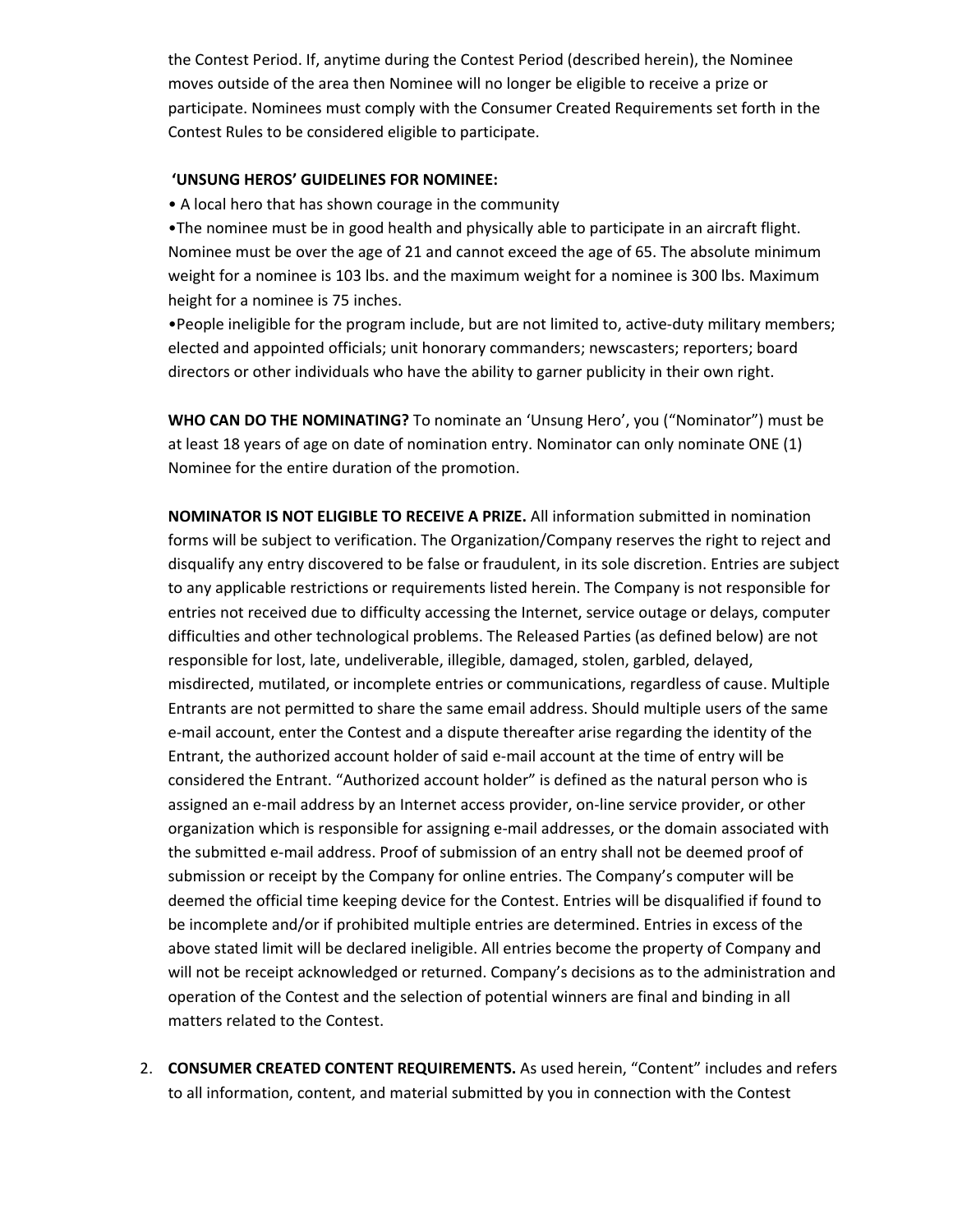(including, but not limited to your essay). By submitting your Content, you warrant and represent that such Content: (a) is your original work, (b) has not been previously published, (c) has not won previous awards, (d) has not been copied from other, (e) does not infringe upon the rights of any person or entity (including such individual's and/or entity's copyrights, trademarks rights, rights of privacy or publicity or any other intellectual property), (f) that you have obtained permission from a person whose name, likeness or name is used in the Content, and (g) that publication of the Content via various media including Web posting, will not infringe on the rights of any third party rights. Any such Entrant will indemnify and hold harmless, Released Parties (as defined herein) from any claims to the contrary. Any Entrant whose Content includes names or likenesses of third parties or contains elements not owned by the Entrant (such as, but not limited to, depictions of persons, buildings, trademarks or logos) must be able to provide legal releases for such use including Company's use of such Content, in a form satisfactory to Company, upon request, prior to award of prize and/or naming of Entrant as a winner. The Content submitted shall be 100% owned and controlled by the Entrant. The Content shall be free and clear of any claims by any person whose writings, quotes, or ideas are embodied in the Content, or any person rendering services in connection with the Content. The Content shall not contain any materials owned or controlled by a third party for which you have not obtained a license. The Company reserves the right to remove or void any Content that it deems to be in violation of these Official Rules, in its sole and absolute discretion. By submitting Content you agree that your Content disclosure is gratuitous, unsolicited, and made without restriction, will not place the Company or Contest Entities under any fiduciary or other obligation, that the Company and Sponsor are free to use and otherwise disclose the ideas contained in the Entry on a non‐confidential basis to anyone or otherwise use the ideas without any additional compensation to you. You acknowledge that, by acceptance of your Content, the Company and the Company Entities do not waive any rights to use similar or related ideas previously known to Company or Company Entities, or developed by their employees, or obtained from sources other than you. BY SUBMITTING ANY CONTENT, ENTRANT ACKNOWLEDGES THAT HIS/HER CONTENT MAY BE POSTED ON COMPANY'S AND/OR SPONSOR'S WEBSITE, OR ELSEWHERE ON THE INTERNET AS AUTHORIZED BY COMPANY, IN COMPANY'S DISCRETION. In consideration for your participation in this Contest and for the opportunity to win a prize hereunder, you hereby grant the Company, the Contest Entities, and another authorized on their behalf, an unlimited, perpetual, worldwide, non‐exclusive, non‐restrictive, royalty‐free, sub‐licensable (through multiple tiers) right and license to use, publish, reproduce, display, perform, adapt, modify, distribute, publically perform, transmit, have distributed, prepare derivative works of, and promote such Content in any form, in all media now known or hereinafter created, anywhere in the world, for any purpose and without consideration to the Entrant.

All Content submitted must confirm to the additional submission requirements set forth as follows to be eligible:

• Content must comply with these Official Rules and any Terms of Service on the Company website

• Content must be uploaded/submitted in the format specified and must comply with the posting requirements set forth above and as posted on the Company website

• The Content must be Federal Communications Commission acceptable, including no use of indecent or obscene material or language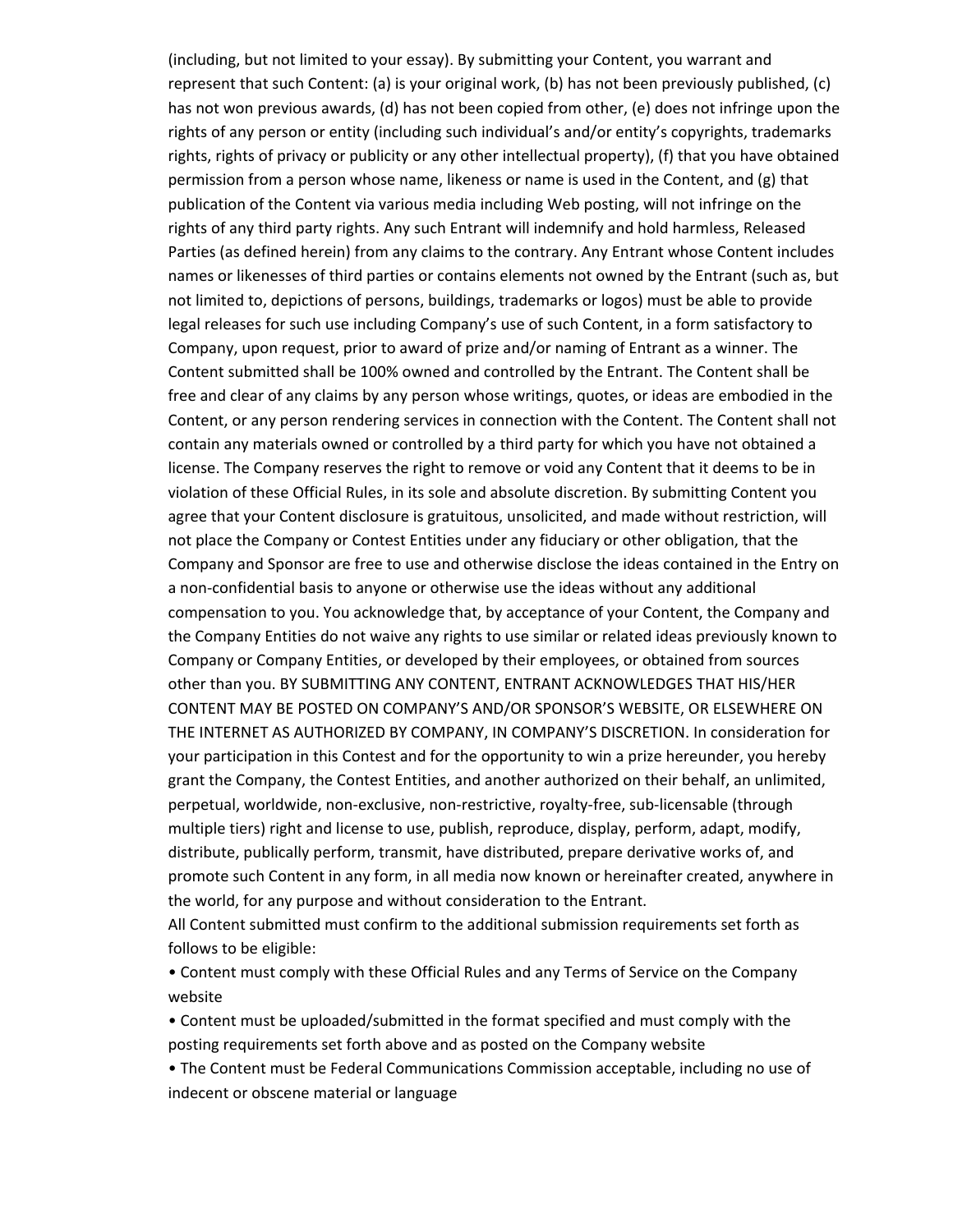• Content cannot be sexually explicit or suggestive, unnecessarily violent or derogatory of any ethnic, racial, gender, religious, professional or age group, profane or pornographic, contain nudity or any materially dangerous activity

• Content cannot promote alcohol, illegal drugs, tobacco, or firearms/weapons (or the use of any of the foregoing), and cannot promote or portray any activities that may appear unsafe or dangerous, or any particular political agenda or message

• Content cannot be offensive, endorse any form of hate or hate group

• Content cannot defame, misrepresent or contain disparaging, libelous, or misleading remarks, comments, or material about the Company, the Company, the Sponsor, any of their respective products and/or services, or about any other people, products or companies

• Content cannot infringe on or violate any copyright, patent, trademark, trade secret, right of publicity, or other intellectual property, proprietary, or contractual right of a third party and cannot contain any personal identification such as license plate numbers, personal names, e‐ mail addresses or street addresses, other than Entrant's

• Content cannot contain trademarks, logos or trade dress owned by others, or advertise or promote any brand or product of any kind, without permission;

• Content cannot contain copyrighted materials owned by others (including photographs, sculptures, paintings and other works of art or images published on or in websites, television, movies or other media) without permission (Company does not permit the infringement of others' rights and any use of materials not original to the Entrant, except copyrighted materials owned by Company, is grounds for disqualification from the Contest. Therefore, do not copy your favorite movie, book or photo or include materials, images, graphics, music or trademarks belonging to any third parties or incorporate the names, voices, likeness or personas of any party other than yourself unless you have obtained all rights necessary to permit you to use same in connection with your content and grant the rights herein granted to Company and Contest Entities)

• Content shall not include any background artwork, unless it is an original work of the Entrant (any artwork, murals, etc. that can be seen in the Content must be created solely by the Entrant or Entrant must be the sole owner of all copyright interests therein)

• The Content cannot be abusive or harassing towards any individual or group of individuals regarding race, sex, religion, creed, national origin, age, disability, gender identity or expression, sexual orientation or any legally protected classification (which includes, but is not limited to, epithets or slurs, threats, intimidations, or hostile acts)

• Content cannot contain materials embodying the names, likenesses, photographs, or other indicia identifying any person, living or dead, without permission

• Content cannot communicate any messages or images inconsistent with the positive images and/or goodwill to which Company wishes to associate

• Content cannot depict, and cannot itself, be in violation of any law

• The Content must be socially acceptable and in good taste, as determined by the Company in the Company's sole discretion

ALL DECISIONS REGARDING THE APPROPRIATENESS OF THE MATERIALS CONTAINED IN THE CONTENT SHALL BE AT THE SOLE DISCRETION OF THE COMPANY. The Company reserves the right to reject any Content, in its sole discretion, based on the terms set forth herein as well as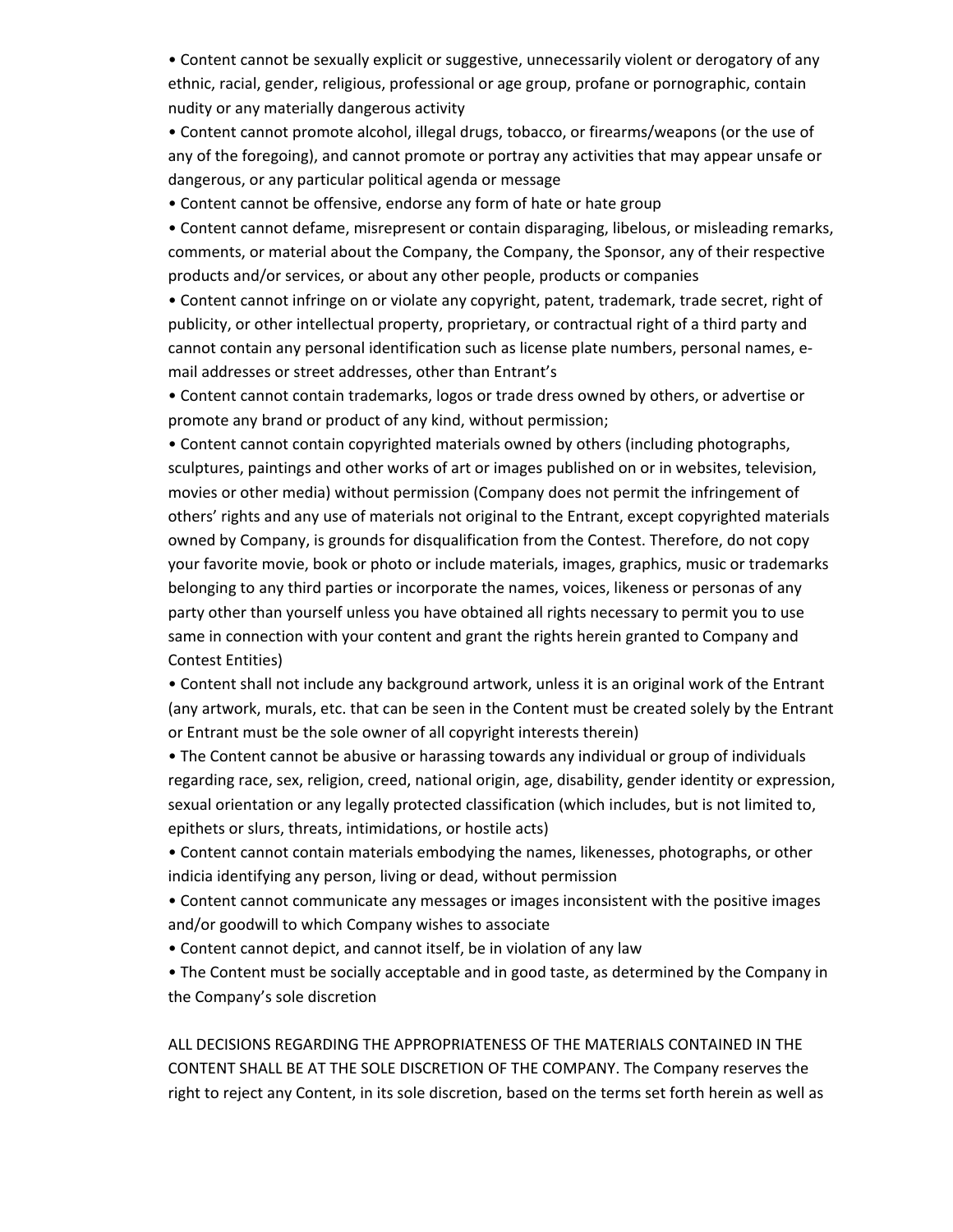current broadcast standards and other programming and operating practices and policies established by the Company and/or Company for airing advertising. Any waiver of any obligation hereunder by Company does not constitute a general waiver of any obligation to Entrants. Company reserves the right to waive the Contest Content requirements set forth herein in its reasonable discretion. Company reserves the right, in its reasonable discretion, during or upon completion of the Entry Period, to request that any Entrant resubmit his or her Content which fails to comply with the Content requirements prior to any judging period. By accepting a prize, the winner(s) agrees that his or her Content will be deemed a Work Made For Hire under the Copyright laws of the United States, but if it cannot be so deemed, then the winner irrevocably assigns and transfers to Company and Sponsor all of his/her right, title and interest in and to his/her Content, including all but not limited to all copyright and trademark rights which he or she may have, in the United States and worldwide, therein, for consideration, the receipt and sufficiency of which is hereby acknowledged. Winner hereby waives in favor of Company and Sponsor, all rights of "Droit Moral" or "Moral Rights of Authors" or any similar rights or principles of law that winner may now or later have to their Content. Each of Company and Sponsor reserves the right to alter, change or modify the winning Content, in its sole discretion. Upon request of Company, winner shall execute and deliver such additional instrument of assignment, as may be solely deemed by Company or Sponsor, reasonably necessary to establish the ownership of record of the right, title and interest in and to the Content and of the copyrights transferred and "Moral Rights of Authors" waived under these Official Rules. Should Company or Sponsor fail to request the said assignment as stated that shall not be deemed a waiver of Company's or Sponsor's rights and Company or Sponsor may at a later time request the assignment.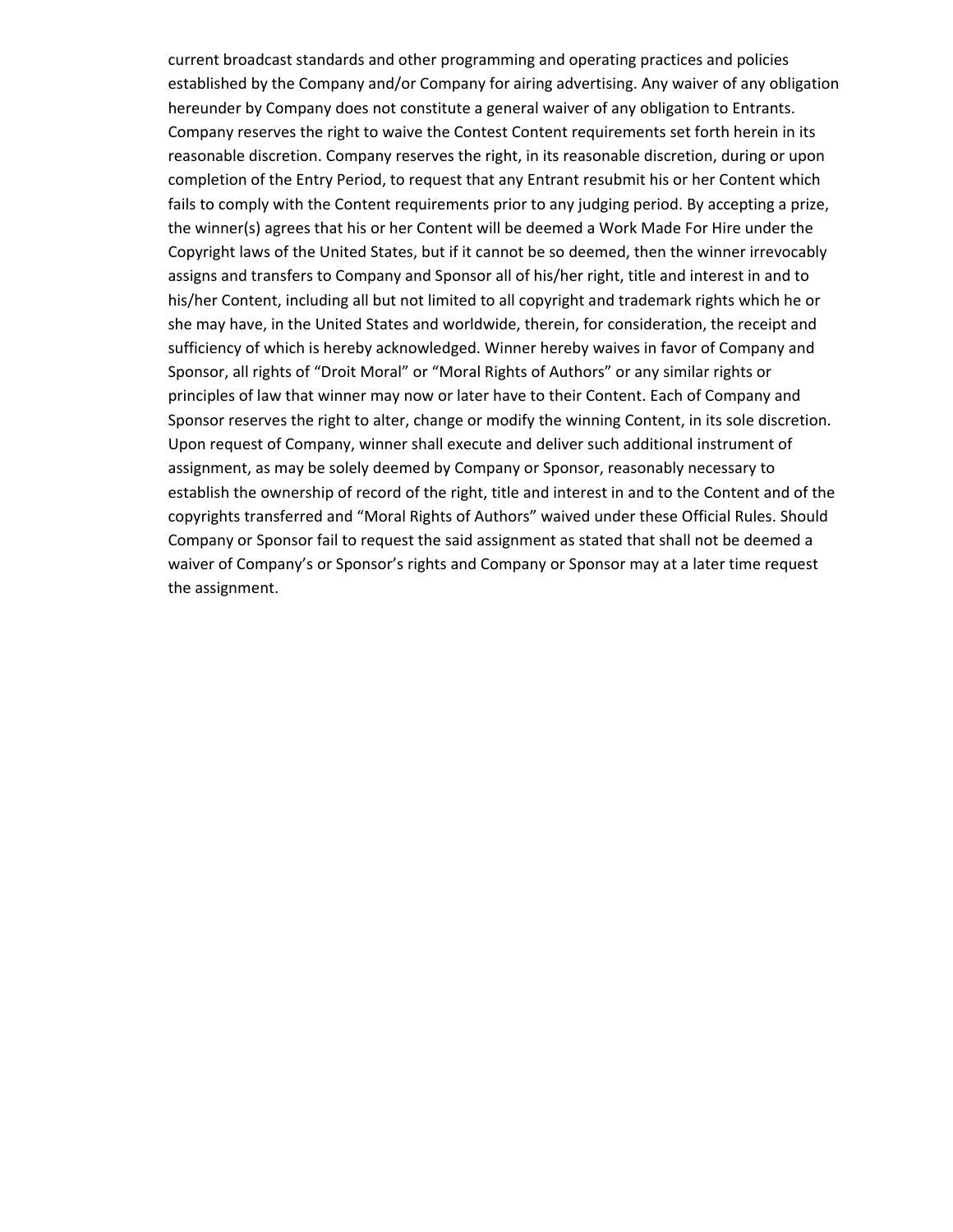# **'Unsung Heroes' Selection Criteria**

**WINNER SELECTION:** On or about September 13, 2021 at 11:59PM PT, the winning Nomination as determined by the Company\*, will be declared the Grand Prize winner, subject to verification. ALL DECISIONS BY THE COMPANY WILL BE FINAL. By review of the essay submitted, the Company will determine which will be designated the Grand Prize Winner.

### **Grand Prize (1) includes:**

- A ride in a vintage T-6 Texan the week of the Airshow!
- One-night stay at one of California Capital Airshow's host hotels
- 2 California Capital Airshow VIP Capital Club tickets
- VIP Parking Pass

## **Second Prize (1) includes:**

- 2 California Capital Airshow Capital Club VIP tickets for Saturday, September 25 OR Sunday, September 26, 2021
- VIP Parking Pass

The winning Nominees will be contacted from the information provided at time of registration. If the Company is unable to contact the selected winner with the information provided or in the event the selected Nominees forfeits the prizes, the Company reserves the right to select an alternative winner(s) at its sole discretion. By participating, you agree (a) to be bound by these Official Rules; (b) as between you and the Company, that the decisions of the Company is final on all matters relating to the Contest; (c) you are not participating on behalf of any employer or third party; and (d) in the event that you do not comply with these rules, that you will be disqualified and your prize (if any) will be forfeited. Potential winners are subject to verification, including verification of eligibility. If an Entrant is unable to verify his/her information, the Entrant will automatically be disqualified and their prize, if any, will be forfeited. The Company reserves at its sole discretion the right to not award the prize or to determine an alternate winner or finalist (if applicable) in accordance with the official rules in the event that that any winner or finalist has been disqualified, cannot be contacted, or is deemed ineligible for any reason. Notification will take place on September 13, 2021 and is deemed to have occurred immediately upon placing of a phone call or sending of an e‐mail or any other form of communication Company may use to contact the potential winners. The Company is not responsible for any change of email address, mailing address, and/or telephone number of Entrants. The Company is not obligated to leave voice mail, answering machine or other message. The Contest Entities are not responsible for and shall not be liable for late, misdirected or unsuccessful efforts to notify potential winners, or (if a potential winner is a minor) for late, misdirected, or unsuccessful efforts of the Entrant to provide signed parental or guardian consent. If the potential winner does not claim the prize within the appropriate time given upon, the Entrant will automatically be disqualified and their prize will be forfeited. All potential winners will be notified by email at the email address provided during registration. Each potential prize winner must contact the Company as indicated in the email notification within twenty‐four (24) hours of notification. Failure to respond within the specified time period may result in the potential winner being disqualified. As a condition of participating in the Contest, Entrants agree and acknowledge that in order to receive a prize and be deemed a winner, Entrants must sign an official waiver form provided by the